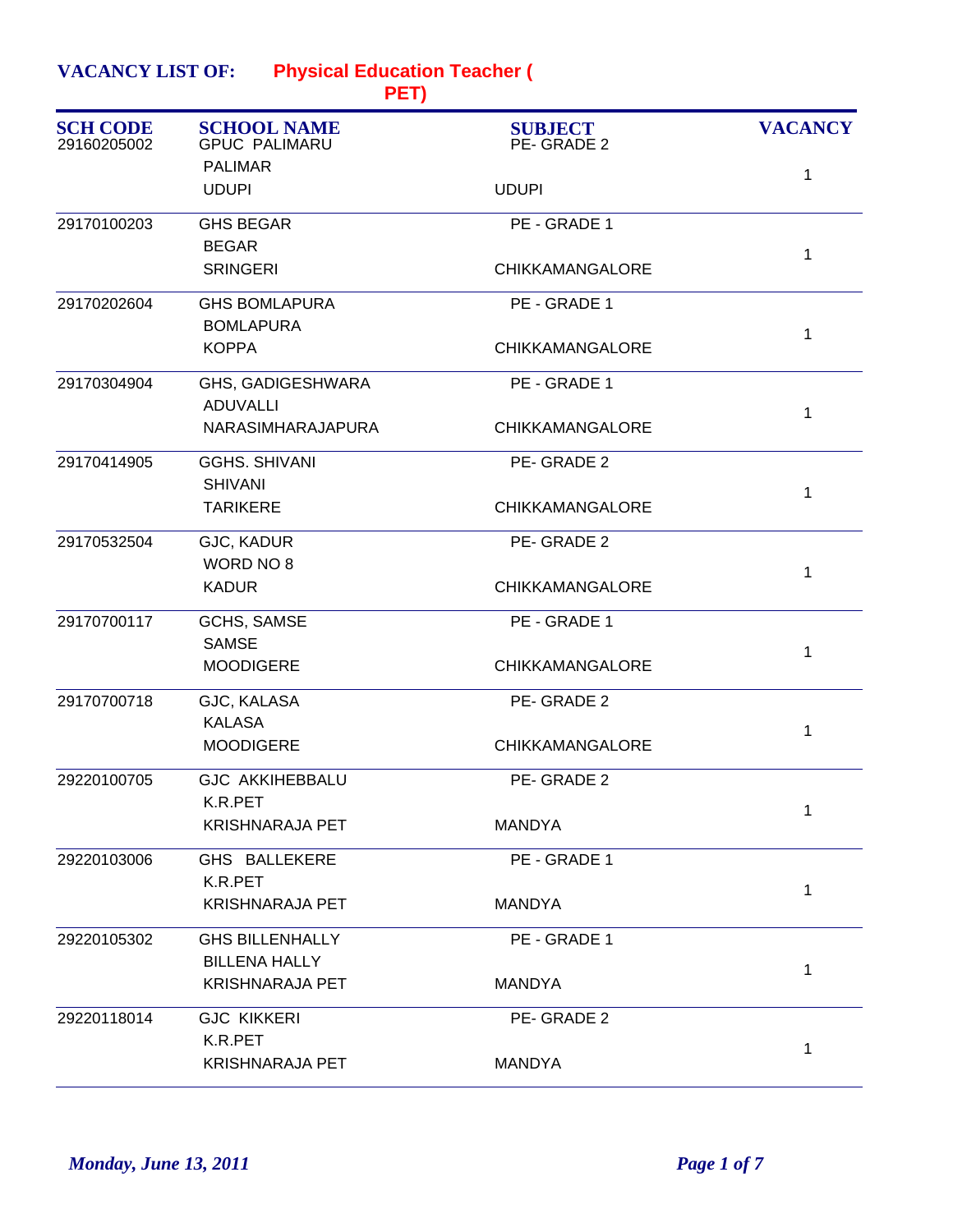| <b>VACANCY LIST OF:</b> | <b>Physical Education Teacher (</b> |
|-------------------------|-------------------------------------|
|                         | PET)                                |

|             | SANTHE BACHA HALLY<br><b>KRISHNARAJA PET</b> |               |              |
|-------------|----------------------------------------------|---------------|--------------|
|             |                                              |               | 1            |
|             |                                              | <b>MANDYA</b> |              |
| 29220128107 | <b>GJC SEELANERE</b>                         | PE-GRADE 2    |              |
|             | K.R.PET                                      |               | $\mathbf{1}$ |
|             | <b>KRISHNARAJA PET</b>                       | <b>MANDYA</b> |              |
| 29220133402 | <b>GJC KRPET</b>                             | PE-GRADE 2    |              |
|             | K.R.PET                                      |               | 1            |
|             | <b>KRISHNARAJA PET</b>                       | <b>MANDYA</b> |              |
| 29220203503 | <b>GHS CHIKKARASINAKERE</b>                  | PE - GRADE 1  |              |
|             | <b>CHKKA ARASINAKERE</b>                     |               | $\mathbf{1}$ |
|             | <b>MADDUR</b>                                | <b>MANDYA</b> |              |
| 29220207108 | <b>GJC K. HONNALAGERE</b>                    | PE-GRADE 2    |              |
|             | <b>MADDUR</b>                                |               | $\mathbf{1}$ |
|             | <b>MADDUR</b>                                | <b>MANDYA</b> |              |
| 29220216301 | <b>GJC CHANDUPURA</b>                        | PE - GRADE 1  |              |
|             | <b>MADDUR</b>                                |               | $\mathbf 1$  |
|             | <b>MADDUR</b>                                | <b>MANDYA</b> |              |
| 29220500902 | <b>GHS ALISANDRA</b>                         | PE - GRADE 1  |              |
|             | <b>ALISANDRA</b>                             |               | 1            |
|             | NAGAMANGALA                                  | <b>MANDYA</b> |              |
| 29220507005 | <b>GJC CHEENYA</b>                           | PE-GRADE 2    |              |
|             | NAGAMANGALA                                  |               | $\mathbf{1}$ |
|             | NAGAMANGALA                                  | <b>MANDYA</b> |              |
| 29220509007 | <b>GJC DEVALAPURA</b>                        | PE-GRADE 2    |              |
|             | NAGAMANGALA                                  |               | 1            |
|             | NAGAMANGALA                                  | <b>MANDYA</b> |              |
| 29220514607 | <b>GJC HARADANAHALLI</b>                     | PE - GRADE 1  |              |
|             | NAGAMANGALA                                  |               | $\mathbf{1}$ |
|             | NAGAMANGALA                                  | <b>MANDYA</b> |              |
| 29220518905 | <b>GJC KADABAHALLI</b>                       | PE-GRADE 2    |              |
|             | NAGAMANGALA                                  |               | 1            |
|             | NAGAMANGALA                                  | <b>MANDYA</b> |              |
| 29220521406 | <b>GHS KANTHAPURA</b>                        | PE - GRADE 1  |              |
|             | NAGAMANGALA                                  |               | 1            |
|             | NAGAMANGALA                                  | <b>MANDYA</b> |              |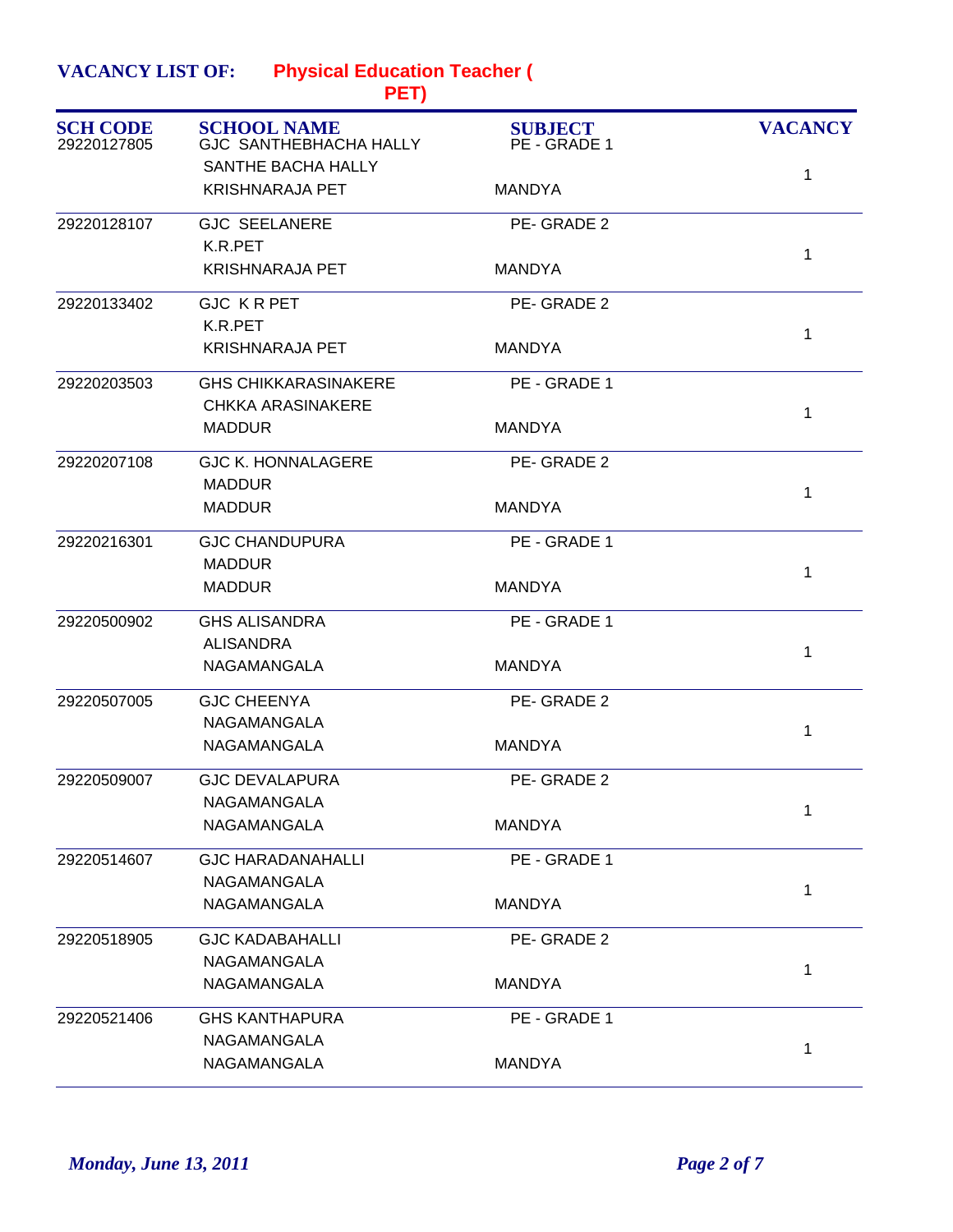| <b>VACANCY LIST OF:</b> | <b>Physical Education Teacher (</b> |
|-------------------------|-------------------------------------|
|                         |                                     |

| <b>SCH CODE</b><br>29220603406 | <b>SCHOOL NAME</b><br><b>GJC CHINAKURALI</b> | <b>SUBJECT</b><br>PE-GRADE 2 | <b>VACANCY</b> |
|--------------------------------|----------------------------------------------|------------------------------|----------------|
|                                | PANDAVAPURA                                  |                              | 1              |
|                                | PANDAVAPURA                                  | <b>MANDYA</b>                |                |
| 29220810805                    | <b>GCHS MUTTEGERE</b>                        | PE - GRADE 1                 |                |
|                                | <b>MUTHEGERE</b>                             |                              | $\mathbf 1$    |
|                                | <b>MANDYA NORTH</b>                          | MANDYA                       |                |
| 39292205146                    | <b>TTI NAGAMANGALA</b>                       | PE-GRADE 2                   |                |
|                                | NAGAMANGALA                                  |                              | 1              |
|                                | NAGAMANGALA                                  | <b>MANDYA</b>                |                |
| 29230113302                    | <b>GLPS THIPPANAHALLY COLONY</b>             | PE - GRADE 1                 |                |
|                                | <b>THIPPANAHALLY</b>                         |                              | $\mathbf{1}$   |
|                                | <b>ALUR</b>                                  | <b>HASSAN</b>                |                |
| 29230202508                    | <b>GJC KONANURU</b>                          | PE-GRADE 2                   |                |
|                                | <b>KONANUR</b>                               |                              | $\mathbf 1$    |
|                                | ARAKALAGUDU                                  | <b>HASSAN</b>                |                |
| 29230208603                    | <b>GHS ABM HALLY</b>                         | PE-GRADE 2                   |                |
|                                | A.B.M. HALLY                                 |                              | 1              |
|                                | ARAKALAGUDU                                  | <b>HASSAN</b>                |                |
| 29230219004                    | <b>GHS HULIKAL</b>                           | PE - GRADE 1                 |                |
|                                | <b>HULIKAL</b>                               |                              | 1              |
|                                | ARAKALAGUDU                                  | <b>HASSAN</b>                |                |
| 29230222502                    | <b>GHS SANTHEMARUR</b>                       | PE - GRADE 1                 |                |
|                                | <b>SANTHEMARUR</b>                           |                              | $\mathbf{1}$   |
|                                | ARAKALAGUDU                                  | <b>HASSAN</b>                |                |
| 29230227302                    | <b>GHS VIJAPURA ARANYA</b>                   | PE - GRADE 1                 |                |
|                                | <b>VIJAPURA COLONY</b>                       |                              | 1              |
|                                | ARAKALAGUDU                                  | <b>HASSAN</b>                |                |
| 29230228324                    | <b>GJBC ARAKALAGUDU</b>                      | PE - GRADE 1                 |                |
|                                | ARAKALAGU                                    |                              | $\mathbf{1}$   |
|                                | ARAKALAGUDU                                  | <b>HASSAN</b>                |                |
| 29230503305                    | <b>GHS DIDAGA</b>                            | PE-GRADE 2                   |                |
|                                | <b>DIDAGA</b>                                |                              | $\mathbf 1$    |
|                                | CHANNARAYAPATNA                              | <b>HASSAN</b>                |                |
| 29230521302                    | <b>GHS BIDARE</b>                            | PE - GRADE 1                 |                |
|                                | <b>BIDARE</b>                                |                              | $\mathbf 1$    |
|                                | CHANNARAYAPATNA                              | <b>HASSAN</b>                |                |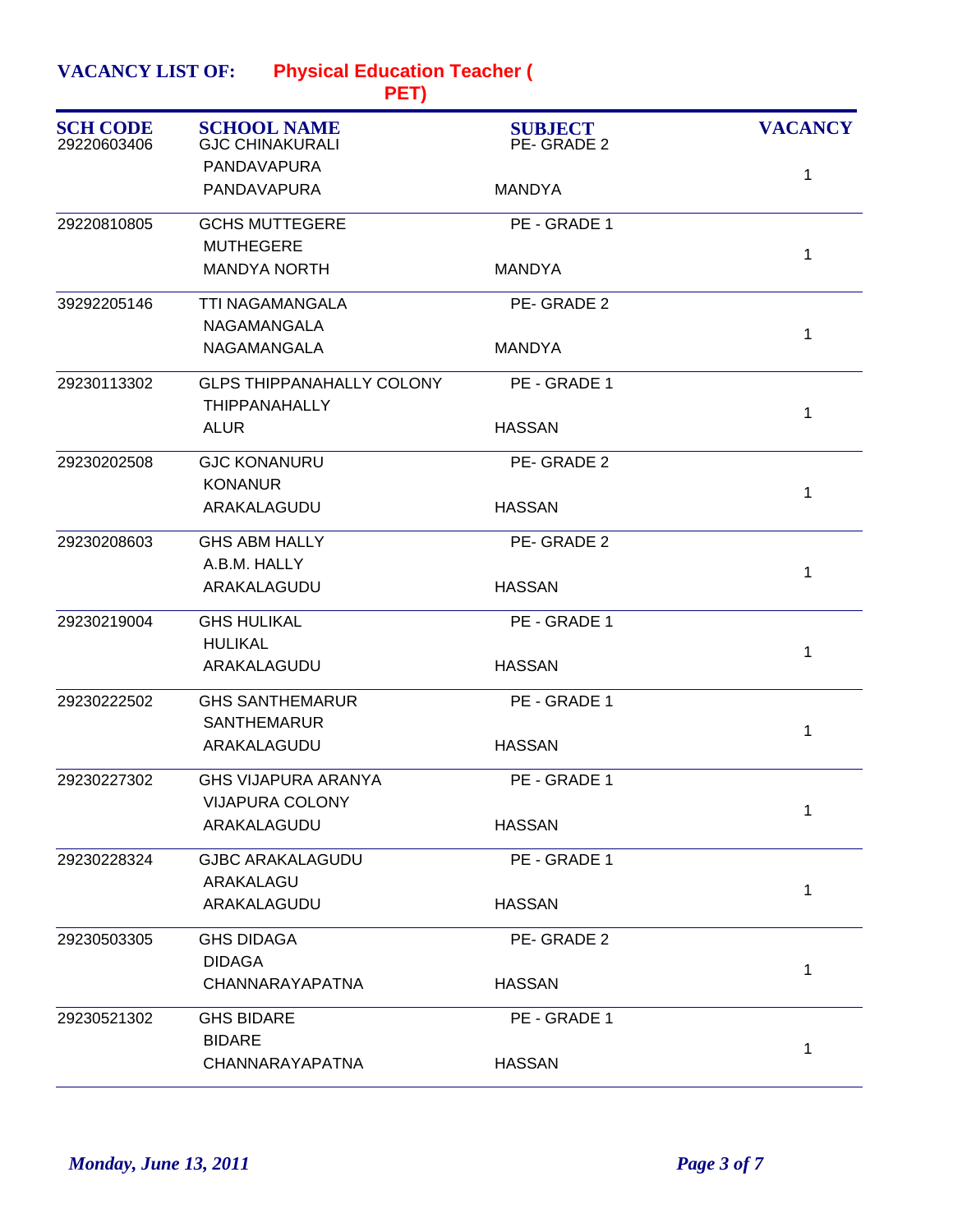**Physical Education Teacher ( VACANCY LIST OF:**

| <b>SCH CODE</b><br>29230532106 | <b>SCHOOL NAME</b><br><b>GJC NUGGEHALLY</b> | <b>SUBJECT</b><br>PE-GRADE 2 | <b>VACANCY</b> |
|--------------------------------|---------------------------------------------|------------------------------|----------------|
|                                | <b>NUGGEHALLY</b>                           |                              | 1              |
|                                | CHANNARAYAPATNA                             | <b>HASSAN</b>                |                |
| 29230534607                    | <b>GJC HIRISAVE</b>                         | PE-GRADE 2                   |                |
|                                | <b>HIRISAVE</b>                             |                              | 1              |
|                                | CHANNARAYAPATNA                             | <b>HASSAN</b>                |                |
| 29230603402                    | <b>GHS MALALI</b>                           | PE - GRADE 1                 |                |
|                                | <b>MALALI</b>                               |                              | 1              |
|                                | <b>HOLENARASIPURA</b>                       | <b>HASSAN</b>                |                |
| 29230611002                    | <b>GJC YELECHAGAHALLY</b>                   | PE - GRADE 1                 |                |
|                                | YELECHAGAHALLY                              |                              | 1              |
|                                | <b>HOLENARASIPURA</b>                       | <b>HASSAN</b>                |                |
| 29230617707                    | <b>GHS ALADAHALLY</b>                       | PE - GRADE 1                 |                |
|                                | <b>MUDALAHIPPE</b>                          |                              | $\mathbf{1}$   |
|                                | <b>HOLENARASIPURA</b>                       | <b>HASSAN</b>                |                |
| 29230617802                    | <b>GHS THATTEKERE BORE</b>                  | PE - GRADE 1                 |                |
|                                | <b>THATTEKERE</b>                           |                              | 1              |
|                                | <b>HOLENARASIPURA</b>                       | <b>HASSAN</b>                |                |
| 29230620202                    | <b>GJC DEVARAMUDDANAHALLY</b>               | PE - GRADE 1                 |                |
|                                | DEVARAMUDDANAHALLY                          |                              | 1              |
|                                | <b>HOLENARASIPURA</b>                       | <b>HASSAN</b>                |                |
| 29230620702                    | <b>GHS ALAGOWDANAHALLY</b>                  | PE - GRADE 1                 |                |
|                                | ALAGOWDANAHALLY                             |                              | $\mathbf{1}$   |
|                                | <b>HOLENARASIPURA</b>                       | <b>HASSAN</b>                |                |
| 29230623503                    | <b>GHS NIDUVANI</b>                         | PE-GRADE 2                   |                |
|                                | NIDUVANI                                    |                              | 1              |
|                                | <b>HOLENARASIPURA</b>                       | <b>HASSAN</b>                |                |
| 29230623702                    | <b>GJC JODIGUBBI</b>                        | PE - GRADE 1                 |                |
|                                | <b>JODIGUBBI</b>                            |                              | $\mathbf{1}$   |
|                                | <b>HOLENARASIPURA</b>                       | <b>HASSAN</b>                |                |
| 29230713903                    | <b>GHS ATTAVARA HOSAHALLY</b>               | PE - GRADE 1                 |                |
|                                | ATTAVARA HOSAHALLY                          |                              | $\mathbf 1$    |
|                                | <b>HASSAN</b>                               | <b>HASSAN</b>                |                |
| 29230813704                    | <b>GJC YESLUR</b>                           | PE - GRADE 1                 |                |
|                                | <b>YESLUR</b>                               |                              | $\mathbf{1}$   |
|                                | SAKALESHAPURA                               | <b>HASSAN</b>                |                |
|                                |                                             |                              |                |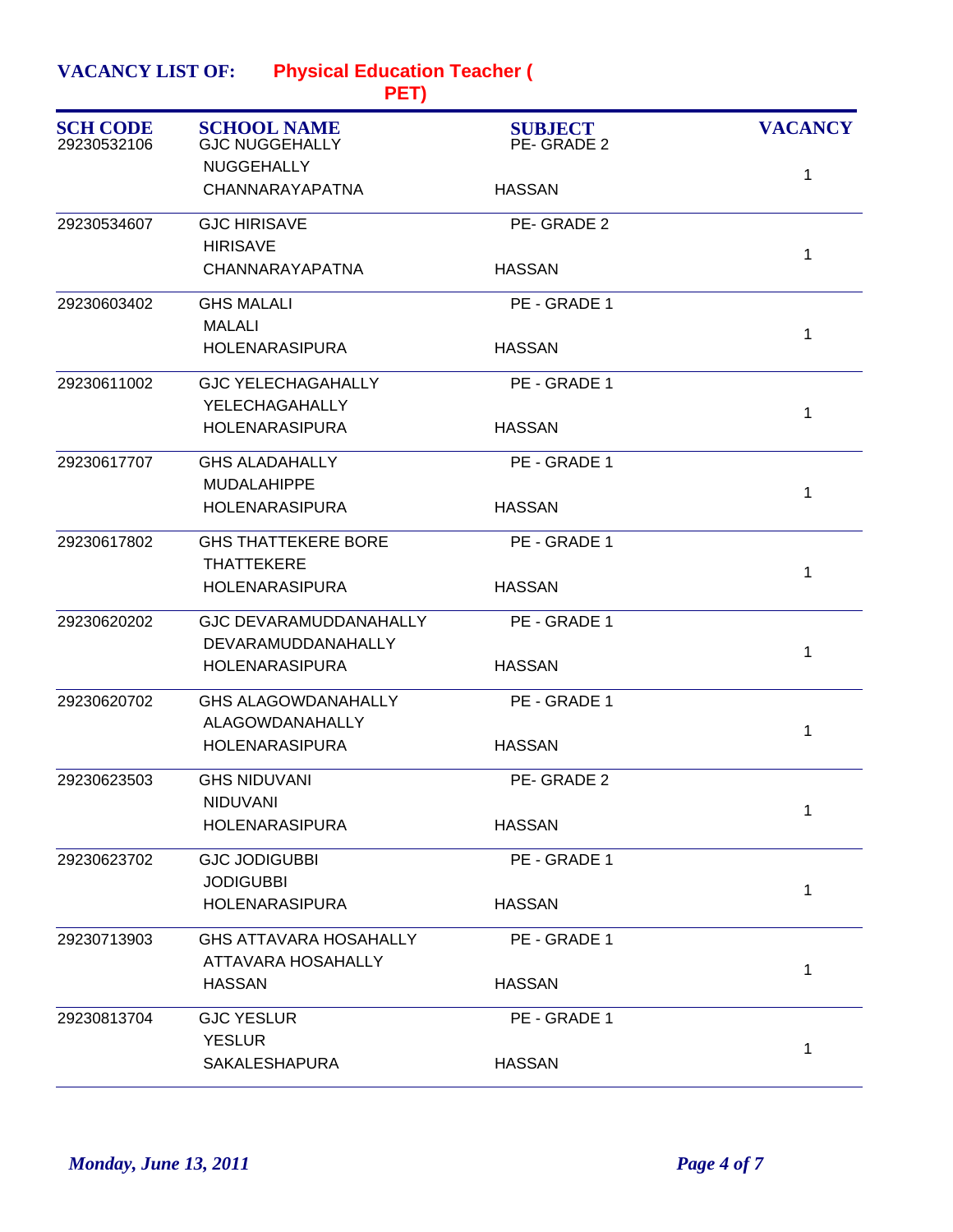**Physical Education Teacher ( VACANCY LIST OF:**

| <b>SCH CODE</b><br>29230814502 | <b>SCHOOL NAME</b><br><b>GHS UCHANGI</b> | <b>SUBJECT</b><br>PE - GRADE 1 | <b>VACANCY</b> |
|--------------------------------|------------------------------------------|--------------------------------|----------------|
|                                | <b>UCHANGI</b>                           |                                | 1              |
|                                | <b>SAKALESHAPURA</b>                     | <b>HASSAN</b>                  |                |
| 29240100303                    | GPUC, BENJANA PADAV                      | PE - GRADE 1                   |                |
|                                | <b>AMMUNJE</b>                           |                                | 1              |
|                                | <b>BANTWAL</b>                           | DAKSHINA KANNADA               |                |
| 29240104705                    | <b>GHS MURUVA MANILA</b>                 | PE-GRADE 2                     |                |
|                                | <b>BANTWAL</b>                           |                                | 1              |
|                                | <b>BANTWAL</b>                           | DAKSHINA KANNADA               |                |
| 29240105306                    | <b>GPUC MONTTE PADAVU</b>                | PE - GRADE 1                   |                |
|                                | <b>BANTWAL</b>                           |                                | $\mathbf{1}$   |
|                                | <b>BANTWAL</b>                           | DAKSHINA KANNADA               |                |
| 29240200705                    | <b>GHS PERLA BAIPADY</b>                 | PE - GRADE 1                   |                |
|                                | <b>BELTHANGADY</b>                       |                                | 1              |
|                                | <b>BELTHANGADY</b>                       | DAKSHINA KANNADA               |                |
| 29240202004                    | <b>GHS KAYARTHADKA</b>                   | PE - GRADE 1                   |                |
|                                | <b>BELTHANGADY</b>                       |                                | 1              |
|                                | <b>BELTHANGADY</b>                       | DAKSHINA KANNADA               |                |
| 29240206403                    | <b>GHS NELYADKA</b>                      | PE-GRADE 2                     |                |
|                                | <b>BELTHANGADY</b>                       |                                | 1              |
|                                | <b>BELTHANGADY</b>                       | DAKSHINA KANNADA               |                |
| 29240303402                    | <b>GHS PRASTICING</b>                    | PE-GRADE 2                     |                |
|                                | <b>MANGALORE CITY</b>                    |                                | 1              |
|                                | <b>MANGALORE CITY</b>                    | DAKSHINA KANNADA               |                |
| 29240403307                    | GPUC, KEYYUR                             | PE - GRADE 1                   |                |
|                                | <b>KEYYUR</b>                            |                                | 1              |
|                                | <b>PUTTUR</b>                            | DAKSHINA KANNADA               |                |
| 29240405014                    | <b>GHS, NETTANIGE MUDNUR</b>             | PE - GRADE 1                   |                |
|                                | <b>NETTANIGE MUDNUR</b>                  |                                | 1              |
|                                | <b>PUTTUR</b>                            | DAKSHINA KANNADA               |                |
| 29240600904                    | GHS, ADYAPADI                            | PE - GRADE 1                   |                |
|                                | KANDAVARA                                |                                | 1              |
|                                | <b>MANGALORE TALUK</b>                   | DAKSHINA KANNADA               |                |
| 29240602306                    | <b>GHS KONAJE PADAVU</b>                 | PE - GRADE 1                   |                |
|                                | <b>MANGALORE TALUK</b>                   |                                | 1              |
|                                | <b>MANGALORE TALUK</b>                   | DAKSHINA KANNADA               |                |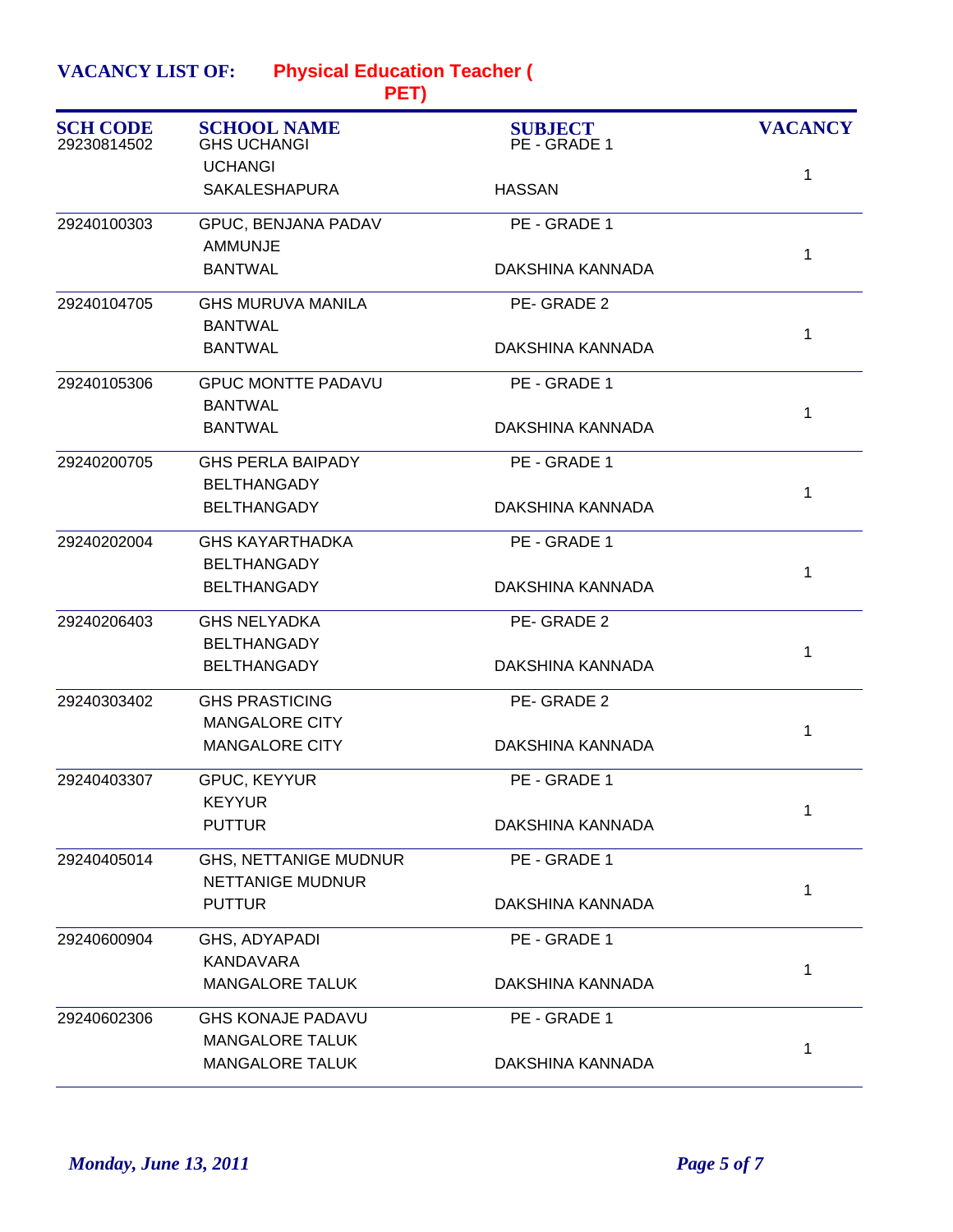| <b>VACANCY LIST OF:</b> | <b>Physical Education Teacher (</b> |
|-------------------------|-------------------------------------|
|                         |                                     |

| <b>SCH CODE</b><br>29240606512 | <b>SCHOOL NAME</b><br><b>GHS SOMESWARA UCHILA</b> | <b>SUBJECT</b><br>PE-GRADE 2 | <b>VACANCY</b> |
|--------------------------------|---------------------------------------------------|------------------------------|----------------|
|                                | <b>MANGALORE TALUK</b>                            |                              | 1              |
|                                | <b>MANGALORE TALUK</b>                            | DAKSHINA KANNADA             |                |
| 29240701206                    | <b>GHS NELLIKARU</b>                              | PE - GRADE 1                 |                |
|                                | <b>MOODABIDRE</b>                                 |                              | $\mathbf{1}$   |
|                                | <b>MOODABIDRE</b>                                 | DAKSHINA KANNADA             |                |
| 29250212701                    | <b>GOVT HIGH SCHOOL SURLABI</b>                   | PE - GRADE 1                 |                |
|                                | <b>SURLABI</b>                                    |                              | 1              |
|                                | <b>SOMAVARPET</b>                                 | <b>KODAGU</b>                |                |
| 29250308104                    | <b>GOV HIGH SCHOOL T.SHETTIGERI</b>               | PE - GRADE 1                 |                |
|                                | T. SHETTIGERI                                     |                              | 1              |
|                                | <b>VIRAJPET</b>                                   | <b>KODAGU</b>                |                |
| 29260403204                    | <b>GHS NERALAKUPPE</b>                            | PE - GRADE 1                 |                |
|                                | <b>NERALAKUPPE</b>                                |                              | 1              |
|                                | <b>HUNSUR</b>                                     | <b>MYSORE</b>                |                |
| 29260623004                    | <b>GIRLS GJC K R NAGAR</b>                        | PE-GRADE 2                   |                |
|                                | K R NAGAR-WARD-17                                 |                              | $\mathbf{1}$   |
|                                | K.R.NAGARA                                        | <b>MYSORE</b>                |                |
| 29261117309                    | <b>GJC THALAKADU</b>                              | PE-GRADE 2                   |                |
|                                | TALAKADU                                          |                              | 1              |
|                                | T.N.PURA                                          | <b>MYSORE</b>                |                |
| 29270111507                    | <b>GPUC CHANDAKAVADI</b>                          | PE - GRADE 1                 |                |
|                                | <b>CHANDAKAVADI</b>                               |                              | $\mathbf{1}$   |
|                                | <b>CHAMARAJA NAGAR</b>                            | CHAMARAJANAGAR               |                |
| 29270116905                    | <b>GPUC KUDERU</b>                                | PE-GRADE 2                   |                |
|                                | KUDERU                                            |                              | 1              |
|                                | CHAMARAJA NAGAR                                   | CHAMARAJANAGAR               |                |
| 29270122412                    | <b>GPUC GIRLS CH.NAGAR</b>                        | PE-GRADE 2                   |                |
|                                | CHAMARAJNGAR-3                                    |                              | 1              |
|                                | <b>CHAMARAJA NAGAR</b>                            | CHAMARAJANAGAR               |                |
| 29270122802                    | <b>GPUC BOYS CHAMARAJANAGAR-1</b>                 | PE-GRADE 2                   |                |
|                                | CHAMARAJANAGAR-25                                 |                              | 1              |
|                                | <b>CHAMARAJA NAGAR</b>                            | CHAMARAJANAGAR               |                |
| 29270202802                    | <b>GHS CHIKKATHIPPUR</b>                          | PE - GRADE 1                 |                |
|                                | <b>CHIKKATHUPPUR</b>                              |                              | 1              |
|                                | <b>GUNDULPET</b>                                  | CHAMARAJANAGAR               |                |